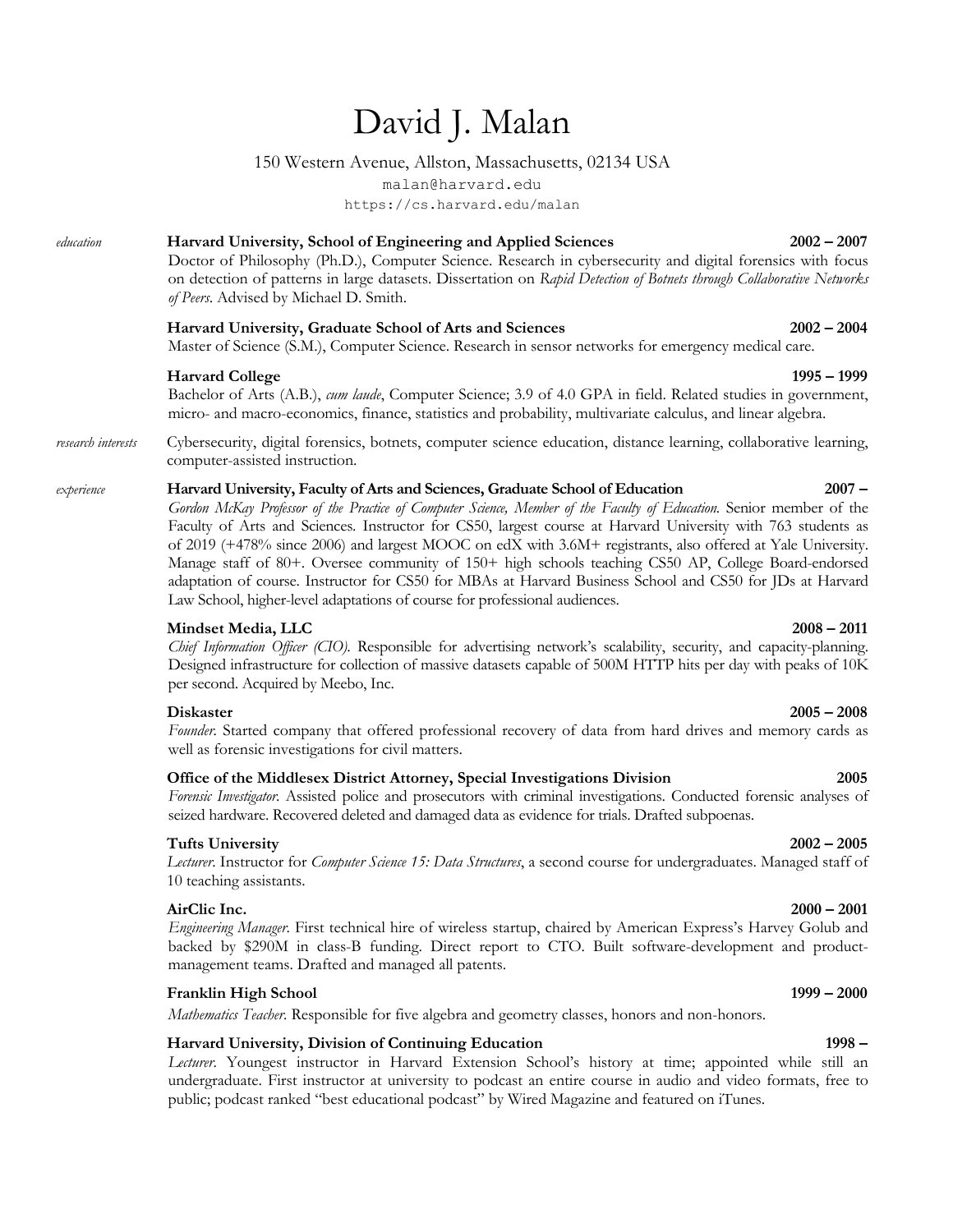### *community service* **American Red Cross, Disaster Services 2003 – 2012**

*Emergency Medical Technician (EMT)*. Provided emergency medical care at local events.

*university service, Executive Fellow*. Harvard Business School. February 2022 – present.

*affiliations*

*Co-Chair*. Computer Science Curriculum Committee. School of Engineering and Applied Sciences, Harvard University. October 2019 – present.

Administrative Board. Harvard Extension School, Harvard University. September 2019 – present.

Senior Common Room. Mather House, Harvard University. September 2018 – present.

*Faculty Associate.* Berkman Klein Center for Internet & Society, Harvard University. July 2016 – present.

*University Director*. Board of Directors, Harvard Student Agencies. February 2016 – present.

Faculty Council. Faculty of Arts and Sciences, Harvard University. January 2016 – June 2016.

Allston Classroom Design Committee*.* School of Engineering and Applied Sciences, Harvard University. July 2015 – October 2016.

*Member of the Faculty of Education.* Graduate School of Education, Harvard University. June 2014 – present.

Provost's Task Force on SEAS Concentrators. Harvard University. April 2013 – December 2013.

HarvardX Faculty Committee*.* Harvard University. September 2012 – March 2018.

Faculty Standing Committee on Information Technology*.* Faculty of Arts and Sciences, Harvard University. September 2011 – June 2022.

*program committees Associate Program Chair*. 53rd ACM Technical Symposium on Computer Science Education. Providence, Rhode Island. March 2022.

> 26th Annual Conference on Innovation and Technology in Computer Science Education. Paderborn, Germany. June–July 2021.

*Associate Program Chair*. 52nd ACM Technical Symposium on Computer Science Education. March 2021.

25th Annual Conference on Innovation and Technology in Computer Science Education. Trondheim, Norway. June 2020.

*Associate Program Chair*. 51st ACM Technical Symposium on Computer Science Education. Portland, Oregon. March 2020.

23rd Annual Conference on Innovation and Technology in Computer Science Education. Larnaca, Cyprus. July 2018.

49th ACM Technical Symposium on Computer Science Education. Baltimore, Maryland. February 2018.

48th ACM Technical Symposium on Computer Science Education. Seattle, Washington. March 2017.

46th ACM Technical Symposium on Computer Science Education. Kansas City, Missouri. March 2015.

45th ACM Technical Symposium on Computer Science Education. Atlanta, Georgia. March 2014.

*refereed publications Toward an Ungraded CS50*. David J. Malan. 52nd ACM Technical Symposium on Computing Science *conferences, journals* Education. March 2021.

> *An Open-Source, API-Based Framework for Assessing Correctness of Code in CS50.* Chad Sharp, Jelle van Assema, Brian Yu, Kareem Zidane, and David J. Malan. 25th Annual Conference on Innovation and Technology in Computer Science Education. Trondheim, Norway. June 2020.

> *Teaching Academic Honesty in CS50*. David J. Malan. 51st ACM Technical Symposium on Computing Science Education. Portland, Oregon. March 2020.

> *Going Over the Cliff: MOOC Dropout Behavior at Chapter Transition*. Chen Chen, Gerhard Sonnert, Philip M. Sadler, Dimitar D. Sasselov, Colin Fredericks, and David J. Malan. Distance Education. February 2020.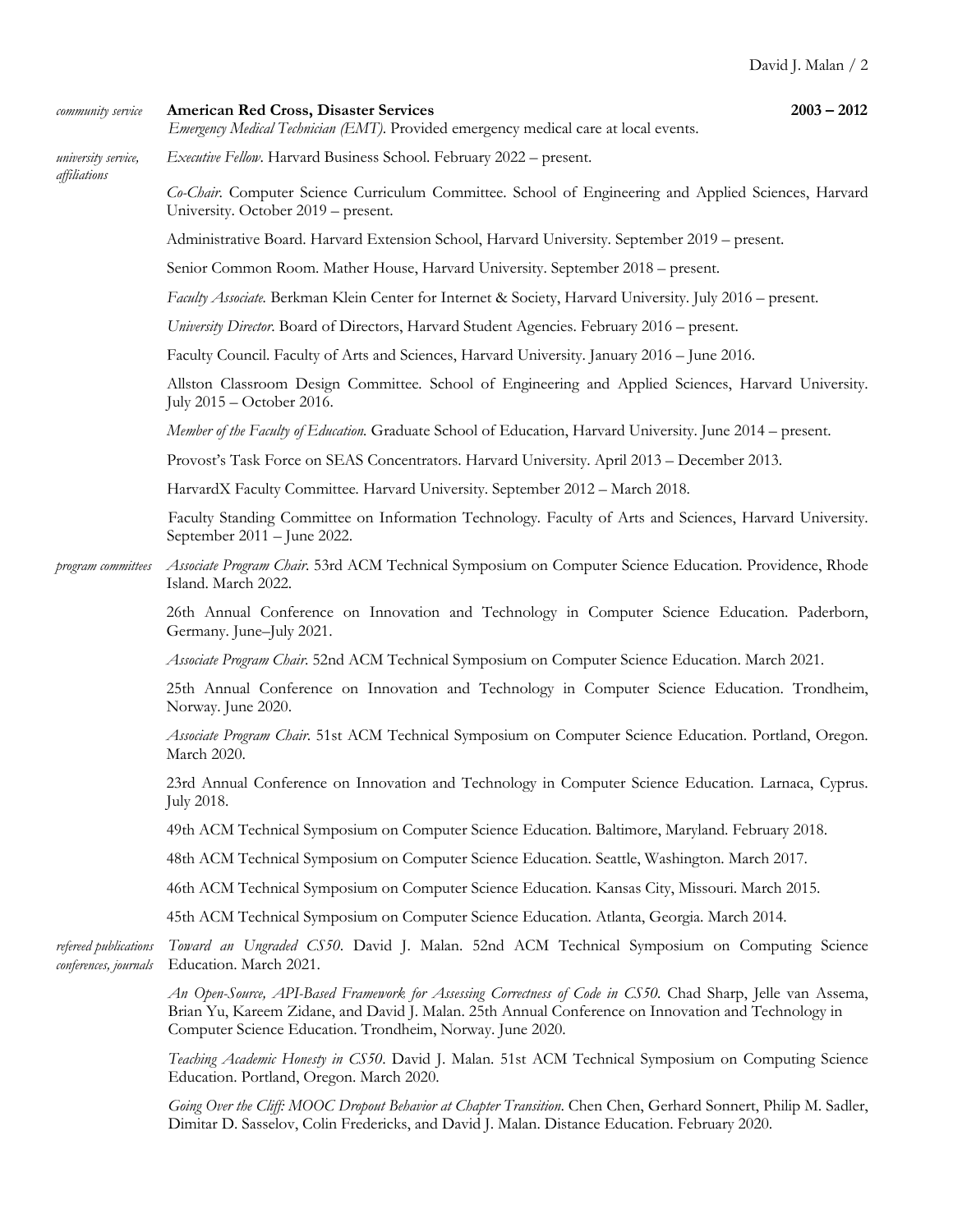*Computational Thinking and Assignment Resubmission Predict Persistence in a Computer Science MOOC.* Chen Chen, Gerhard Sonnert, Philip M. Sadler, and David J. Malan. Journal of Computer Assisted Learning. February 2020.

*Foreseeing the Endgame: Who Are the Students Who Take the Final Exam at the Beginning of a MOOC?* Chen Chen, Gerhard Sonnert, Philip M. Sadler, and David J. Malan. Behaviour & Information Technology. January 2020.

*From Cluster to Cloud to Appliance.* David J. Malan. 18th Annual ACM Conference on Innovation and Technology in Computer Science Education. Canterbury, England. July 2013.

*Streamlining Grading toward Better Feedback.* Tommy MacWilliam and David J. Malan. 18th Annual ACM Conference on Innovation and Technology in Computer Science Education. Canterbury, England. July 2013.

*Engaging Students through Video: Integrating Assessment and Instrumentation.* Tommy MacWilliam, R.J. Aquino, and David J. Malan. 18th Annual Conference of the Northeast Region of the Consortium for Computing Sciences in Colleges. Loudonville, New York. April 2013.

*CS50 Sandbox: Secure Execution of Untrusted Code*. David J. Malan. 44th ACM Technical Symposium on Computer Science Education. Denver, Colorado. March 2013.

*Scaling Office Hours: Managing Live Q&A in Large Courses*. Tommy MacWilliam and David J. Malan. 28th Annual Conference of the Eastern Region of the Consortium for Computing Sciences in Colleges. Galloway, New Jersey. November 2012.

*Moving CS50 into the Cloud.* David J. Malan. 15th Annual Conference of the Northeast Region of the Consortium for Computing Sciences in Colleges. Hartford, Connecticut. April 2010.

*Reinventing CS50.* David J. Malan. 41st Annual ACM Technical Symposium on Computer Science Education. Milwaukee, Wisconsin. March 2010.

*Virtualizing Office Hours in CS 50.* David J. Malan. 14th Annual ACM Conference on Innovation and Technology in Computer Science Education. Paris, France. July 2009.

*Implementing Public-Key Infrastructure for Sensor Networks*. David J. Malan, Matt Welsh, and Michael D. Smith. ACM Transactions on Sensor Networks. Volume 4, Issue 4. November 2008.

*Scratch for Budding Computer Scientists.* David J. Malan and Henry H. Leitner. 38th Annual ACM Technical Symposium on Computer Science Education. Covington, Kentucky. March 2007.

*Podcasting Computer Science E-1.* David J. Malan. 38th Annual ACM Technical Symposium on Computer Science Education. Covington, Kentucky. March 2007.

*Advanced Forensic Format: An Open, Extensible Format for Disk Imaging.* Simson L. Garfinkel, David J. Malan, Karl-Alexander Dubec, Christopher C. Stevens, and Cecile Pham. Second Annual IFIP WG 11.9 International Conference on Digital Forensics. Orlando, Florida. January 2006.

*A Public-Key Infrastructure for Key Distribution in TinyOS Based on Elliptic Curve Cryptography*. David J. Malan, Matt Welsh, and Michael D. Smith. First IEEE International Conference on Sensor and Ad hoc Communications and Networks. Santa Clara, California. October 2004.

*refereed publications Grading Qualitatively with Tablet PCs in CS 50*. David J. Malan. Workshop on the Impact of Pen-Based *workshops* Technology on Education. Blacksburg, Virginia. October 2009.

> *Exploiting Temporal Consistency to Reduce False Positives in Host-Based, Collaborative Detection of Worms.* David J. Malan and Michael D. Smith. ACM Workshop on Rapid Malcode. Fairfax, Virginia. November 2006.

> *One Big File Is Not Enough: A Critical Evaluation of the Dominant Free-Space Sanitization Technique.* Simson L. Garfinkel and David J. Malan. 6th Workshop on Privacy Enhancing Technologies. Cambridge, United Kingdom. June 2006.

> *Host-Based Detection of Worms through Peer-to-Peer Cooperation.* David J. Malan and Michael D. Smith. ACM Workshop on Recurring Malcode. Fairfax, Virginia. November 2005.

> *CodeBlue: An Ad Hoc Sensor Network Infrastructure for Emergency Medical Care.* David Malan, Thaddeus Fulford-Jones, Matt Welsh, and Steve Moulton. ACM Workshop on Applications of Mobile Embedded Systems. Boston, Massachusetts. June 2004.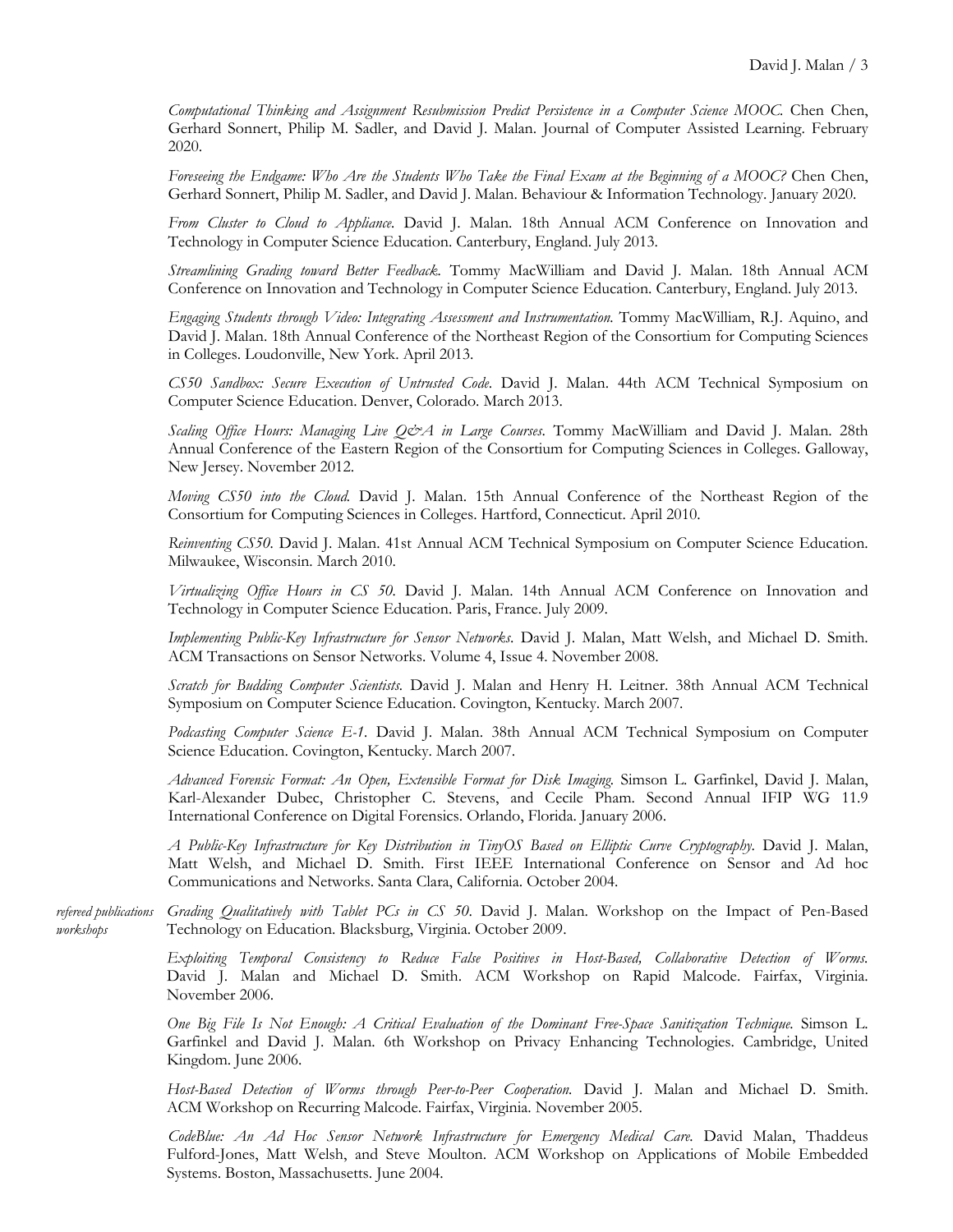*CodeBlue: An Ad Hoc Sensor Network Infrastructure for Emergency Medical Care.* David Malan, Thaddeus Fulford-Jones, Matt Welsh, and Steve Moulton. International Workshop on Wearable and Implantable Body Sensor Networks. London, United Kingdom. April 2004.

*unrefereed Sensor Networks for Emergency Response: Challenges and Opportunities*. Konrad Lorincz, David J. Malan, *publications* Thaddeus R.F. Fulford-Jones, Alan Nawoj, Antony Clavel, Victor Shnayder, Geoff Mainland, Steve Moulton, and Matt Welsh. *IEEE Pervasive Computing*. October–December, 2004*.*

> *Low-Power, Secure Routing for MICA2 Mote*. Breanne Duncan and David Malan. Harvard University Technical Report TR-06-04. March 2004.

*Summary Structures for XML*. David Malan. Harvard University Technical Report TR-05-04. March 2004.

*Crypto for Tiny Objects.* David Malan. Harvard University Technical Report TR-04-04. January 2004.

*undergraduate* R.J. Aquino '14. *Engaging Students through Video: Integrating Assessment and Instrumentation*.

> Tommy MacWilliam '13. *Engaging Students through Video: Integrating Assessment and Instrumentation*. *Scaling Office Hours: Efficiently Managing Live Q&A in Large Courses*. *Streamlining Grading toward Better Feedback*.

Horia Mihail Teodorescu '11. *A Collective Biological Processing Algorithm for ECG Signals*. *Swarm Filtering and Application to MRI Mammography*. *Image re-morphing and feature extraction with swarming algorithm*.

*invited talks Using Visual Studio Code in the Cloud with Docker Containers: Standardizing Students' Programming Environments with GitHub Codespaces.* 27th Annual Conference on Innovation and Technology in Computer Science Education. Dublin, Ireland. July 2022.

> *Technology We Can't Live Without! (COVID-9 edition)*. 52nd ACM Technical Symposium on Computing Science Education. Providence, Rhode Island. March 2022.

*Git Pushing the Envelope*. GitHub Universe. October 2021.

*research advising*

*Computer Science with Theatricality: CS50's Collaboration with the American Repertory Theater*. Illinois Computer Science Summer Teaching Workshop. August 2021.

*Higher Education Instructor Roundtable: Teach, Learn, and Connect Best Practices*. Zoom Academy 2021. July 2021.

*Microteaching: Semantics, Definition of a Computer, Running Times, Fractal Trees, Classes as Encapsulation, and P vs NP*. 52nd ACM Technical Symposium on Computing Science Education. March 2021.

*Designing and Offering Multi-Modality Courses*. UPCEA Summit for Online Leadership and Administration + Roundtable. February 2021.

*How to Design Environments That Optimize Blended Learning*. Zoomtopia 2020. October 2020.

*DNA.* Nifty Assignments, 51st ACM Technical Symposium on Computing Science Education. Portland, Oregon. March 2020.

*Esto es Web50.* Universidad Nacional de Ingeniería. Managua, Nicaragua. November 2019.

*Algorítmos.* American Nicaraguan School. Managua, Nicaragua. November 2019.

*¿Qué es la informática?* Universidad Francisco Marroquín. Guatemala City, Guatemala. November 2019.

*Education as a Service: Containerization and Orchestration of CS50 IDE*. KubeCon + CloudNativeCon North America 2019. San Diego, California. November 2019.

*Education as a Service: Containerization and Orchestration of CS50 IDE*. Cloud Native Revolution 2019. Philadelipha, Pennsylvania. October 2019.

*Faculty Insider.* edX Global Forum. Boston, Massachusetts. November 2018.

*Scaling CS50: Building Learning Communities around the World*. Aspen Symposium. Forum for the Future of Higher Education. Aspen, Colorado. June 2018.

*Sherman Talk*. Belmont Hill School. Belmont, Massachusetts. April 2018.

*Technology We Can't Live Without!, revisited*. 49th ACM Technical Symposium on Computing Science Education. Baltimore, Maryland. February 2018.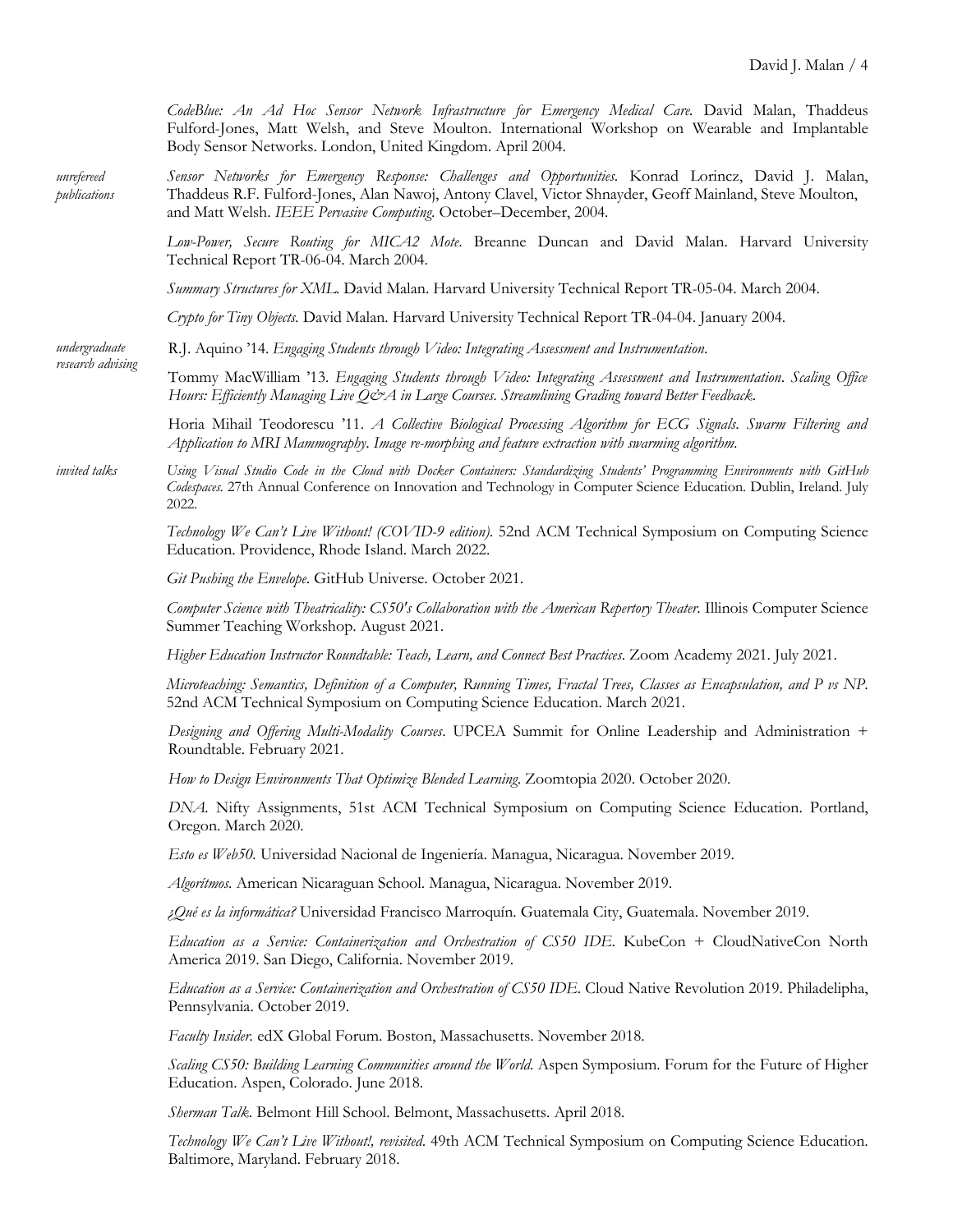*Building a Successful Teaching-Track Faculty Career*. Professional Development Workshop for Teaching-Track Faculty, Computing Research Association's Education Committee (CRA-E). Baltimore, Maryland. February 2018.

*Building CS50 on GitHub.* GitHub Universe 2017. San Francisco, California. October 2017.

*Things We Do That You Can Do Too.* Building Learning Communities Education Conference 2017. Boston, Massachusetts. July 2017.

*This is CS50x.ni*. Universidad Nacional de Ingeniería. Managua, Nicaragua. June 2017.

*CS50 a Escala.* Universidad Nacional de Ingeniería. Managua, Nicaragua. June 2017.

*CS50 at Scale.* University of Manchester. Manchester, United Kingdom. March 2017.

*Scaling Introductory Courses Using Undergraduate Teaching Assistants*. 48th ACM Technical Symposium on Computing Science Education. Seattle, Washington. March 2017.

*CS50x Assessments.* Assessment Deep Dive. Microsoft Corporation. Redmond, Washington. March 2017.

*CS50 Communities*. Building Learning Communities Education Conference 2016. Boston, Massachusetts. July 2016.

*Dockerizing CS50: From Cluster to Cloud to Appliance to Container*. DockerCon 2016. Seattle, Washington. June 2016.

*It's Peanut Butter Jelly Time!!!* 2016 National CAS Conference for Teachers of Computing. Birmingham, United Kingdom. June 2016.

*From Cambridge to New Haven*. The Teagle Foundation. New York, New York. February 2016. *Online Learning and MOOCS—The Next Ten Years.* Harvard Higher Education Leaders Forum. Graduate School of Education, Harvard University. Cambridge, Massachusetts. January 2016.

*This is CS50 (AP)*. Building Learning Communities Education Conference 2015. Boston, Massachusetts. July 2015.

*Computer Science Principles Curricula*. CSTA Annual Conference 2015. Grapevine, Texas. July 2015.

*Rebooting CS50*. Microsoft Research. Redmond, Washington. June 2015.

*Transforming CS50*. University of Rhode Island. Kingston, Rhode Island. May 2015.

*Een inspiratiebron voor vernieuwing van het programmeeronderwijs*. International Keynote. Nationaal Informatica Onderwijs Congres (NIOC) 2015. Enschede, Netherlands. April 2015.

*Week 4, continued.* Miami Dade College. Miami, Florida. April 2015.

*Virtual Computing Enviroments for Instruction in Higher Education: A Show Case of Successful Implementations and Uses*. E-Learn 2014: World Conference on E-Learning. New Orleans, Louisiana. October 2014.

*Pedagogy behind CS50 and CS50x*. MOOCLab, University of California, Berkeley. Berkeley, California. January 2014.

*Pedagogy behind CS50.* Computer Science Colloquium. School of Informatics and Computing, Indiana University. January 2014.

*Pedagogy behind CS50*. CSE Colloquium. University of Washington. Seattle, Washington. January 2014.

*Pedagogy behind CS50*. CS Department Colloquium Series. Princeton University. Princeton, New Jersey. December 2013.

*This was CS50x*. Lifelong Kindergarten Group. Media Lab, Massachusetts Institute of Technology. Cambridge, Massachusetts. May 2013.

*This is CS50.* Department Lectures. Columbia University. New York, New York. May 2013.

*Experimenter Award.* Experiment Fund. Cambridge, Massachusetts. April 2013.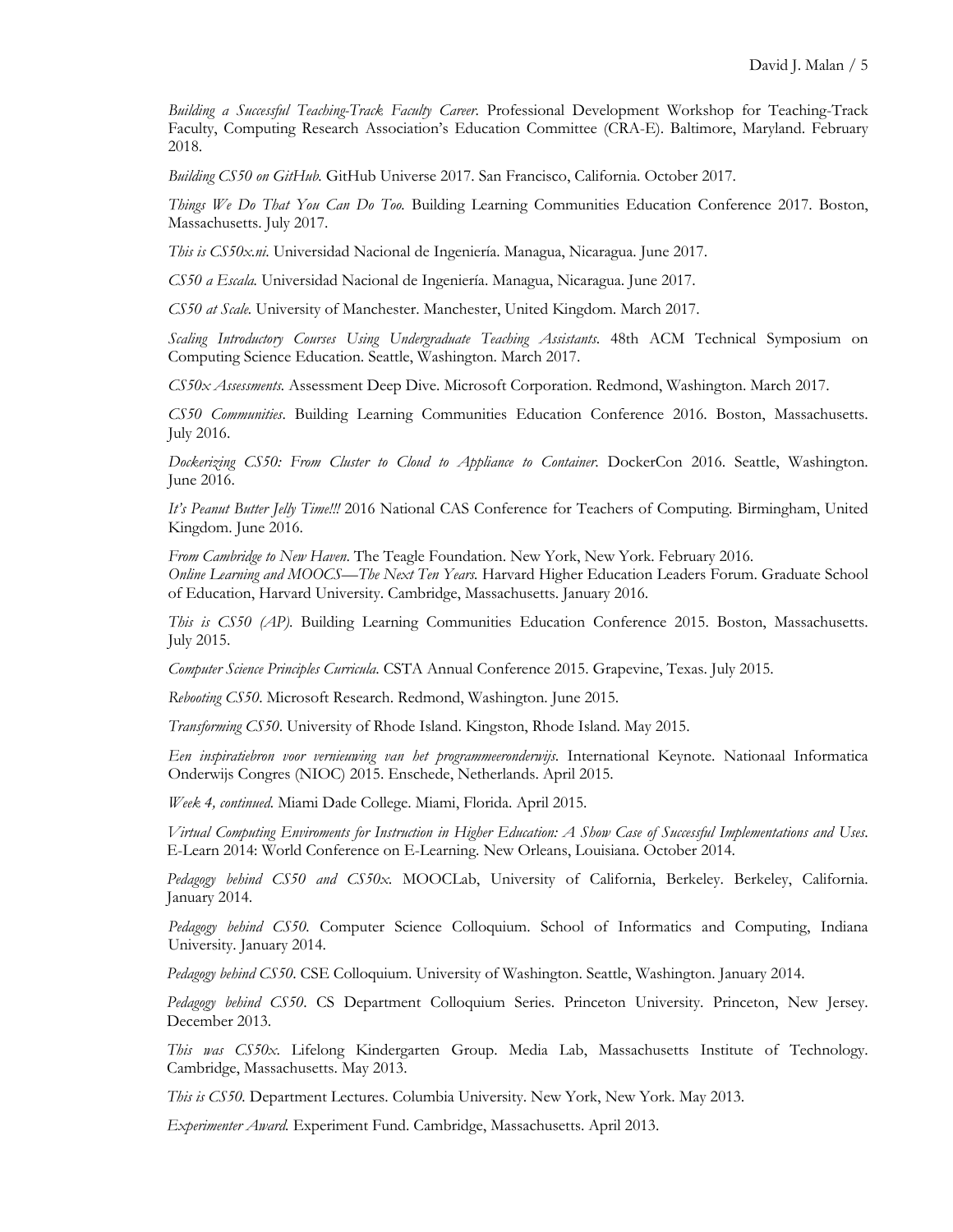*Rediscovering the Passion, Beauty, Joy, and Awe: Making Computing Fun Again, part 6*. Daniel D. Garcia, Valerie Barr, Mark Guzdial, David J. Malan. 44th ACM Technical Symposium on Computer Science Education. Denver, Colorado. March 2013.

*Campus Shuttle*. Nifty Assignments, 44th ACM Technical Symposium on Computer Science Education. Denver, Colorado. March 2013.

*This is CS50.* Computer Science Colloquium. Yale University. New Haven, Connecticut. February 2013.

*This is CS50.* CS Seminars. College of Engineering and Mathematical Sciences, University of Vermont. Burlington, Vermont. February 2013.

*This is CS50*. CS4HS. Duke University. Durham, North Carolina. October 2012.

*CSI: Computer Science Investigation*. Nifty Assignments, 41st ACM Technical Symposium on Computer Science Education. Milwaukee, Wisconsin. March 2010.

*BMP Puzzles.* Nifty Assignments, 41st ACM Technical Symposium on Computer Science Education. Milwaukee, Wisconsin. March 2010.

*The New CS 50.* Colloquium on Computer Science Pedagogy. Carnegie Mellon. Pittsburgh, Pennsylvania. October 2009.

*Teaching Computer Science in the Cloud.* 2009 USENIX Annual Technical Conference. San Diego, California. June 2009.

*Scratch @ Harvard.* Scratch@MIT Conference. Cambridge, Massachusetts. July 2008.

*Podcasting E-1: It's All About Access*. Podcast Academy at Boston University. Boston, Massachusetts. April 2006.

*Toward PKI for Sensor Networks*. BBN Technologies. Cambridge, Massachusetts. November 2004.

*talks Education Online, before, during, and after COVID-19.* Spring Reunion. Harvard Business School. Allston, Massachusetts. June 2022.

*The Digital Classroom: Teaching during the COVID era*. Harvard Club of Seattle. University of Seattle. April 2022.

*Hello, Visitas: CS50 and the Art of Programming.* Visitas Thinks Big 2022. Harvard University. Cambridge, Massachusetts. April 2022.

*The Digital Classroom: Teaching during the COVID era*. Harvard Club of Sarasota. March 2022.

*This is GitHub in CS50: Five Years Later.* GitHub Supporter Session. 53rd ACM Technical Symposium on Computing Science Education. Providence, Rhode Island. March 2022.

*A Taste of CS50.* Visitas Thinks Big 2021. Harvard University. Cambridge, Massachusetts. April 2021.

*Class of 1973 Zoom Cocktail Party.* Harvard University. Cambridge, Massachusetts. February 2021.

*Blended Learning in CS50.* HILT Colleague Conversation, Office of the Vice Provost for Advances in Learning. Harvard University. March 2020.

*Education as a Service: Containerization and Orchestration of CS50 IDE.* ABCD Committee. Harvard University. Cambridge, Massachusetts. January 2020.

*CS50's Tools for Teaching and Learning*. ABCD Committee. Harvard University. Cambridge, Massachusetts. May 2019.

*CS50's GitHub-Based Tools for Teaching and Learning.* 50th ACM Technical Symposium on Computing Science Education. Minneapolis, Minnesota. February – March 2019.

*This is CS.* Visitas Thinks Big 2018. Harvard University. Cambridge, Massachusetts. April 2018.

*This is CS50 (VR).* Visitas Thinks Big 2017. Harvard University. Cambridge, Massachusetts. April 2017.

*Future of Education in the Face of Globalization and Digitalization.* 9th German American Conference. Boston, Massachusetts. April 2017.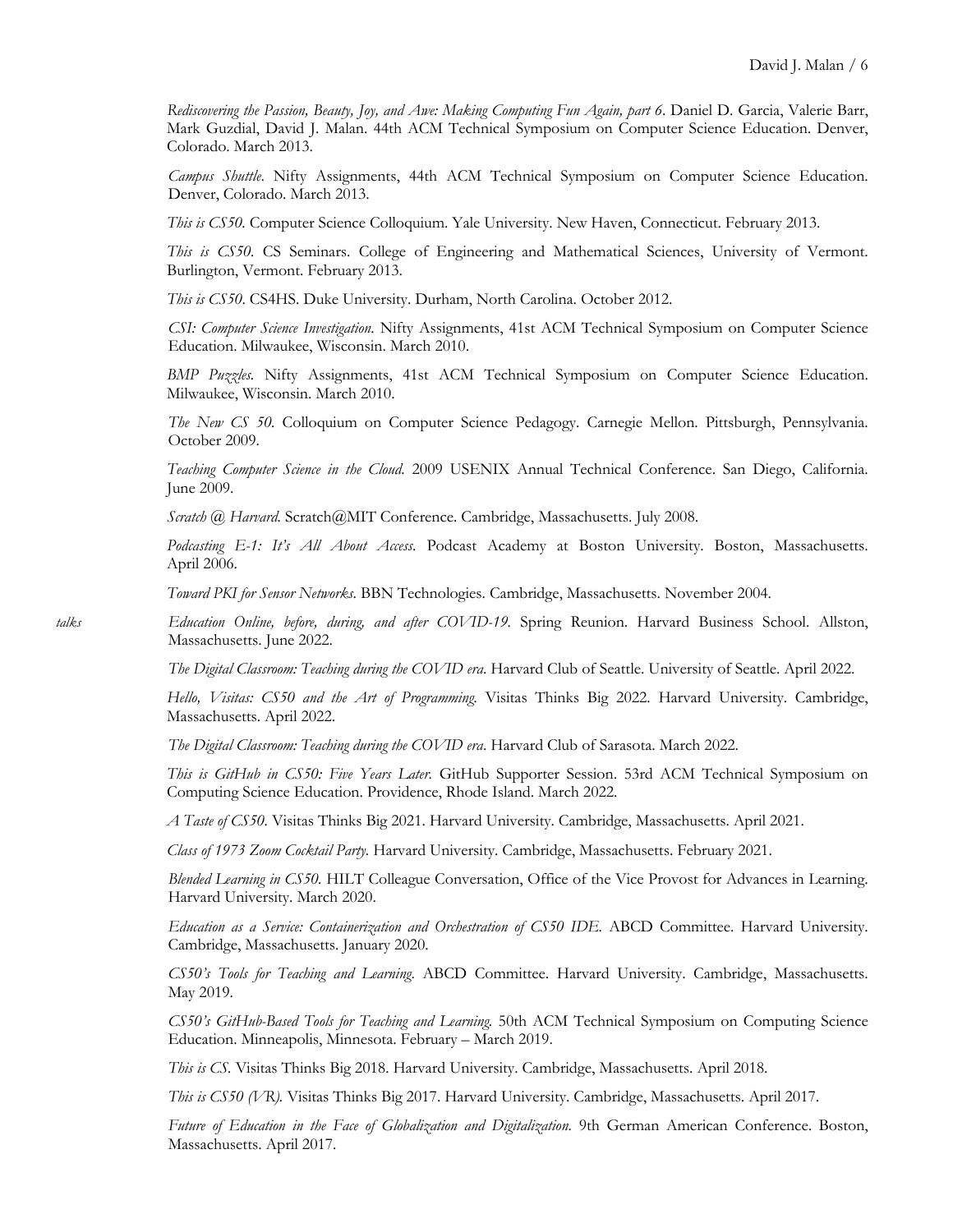*This is GitHub in CS50.* GitHub Supporter Session. 48th ACM Technical Symposium on Computing Science Education. Seattle, Washington. March 2017.

*From Harvard to edX to Yale to K12*. Harvard Club of Washington DC. Washington, DC. April 2016. *Abstraction*. Visitas Thinks Big 2016. Harvard University. Cambridge, Massachusetts. April 2016.

*From Harvard to edX to Yale to K12, this is CS50, CS50x, and CS50 AP: An Introduction to the Intellectual Enterprises of Computer Science and the Art of Programming*. Venture Capital 2016. Harvard Business School. April 2016.

*What Tech Skills Will Liberal Arts Graduates Need for 21st Century Careers*. Office of Career Services. Harvard University. Cambridge, Massachusetts. August 2015.

*CS50 for MBAs: Computer Science for Business Leaders.* Spring Reunion. Harvard Business School. Allston, Massachusetts. May 2015.

*This is CS50.* 20th Reunion of the Class of 1995. Harvard College. Cambridge, Massachusetts. May 2015.

*CS50 Cult(ure).* Visitas Thinks Big. Harvard College. Cambridge, Massachusetts. April 2015.

*Computational Thinking.* Junior Parents Weekend. Harvard College. Cambridge, Massachusetts. February 2015.

*CS50 Cult(ure).* Harvard Thinks Big. Harvard College. Cambridge, Massachusetts. February 2015.

*This is CS50.* HUIT Town Hall. Harvard University. Cambridge, Massachusetts. November 2014.

*Content Distribution and Archival in a Digital Age.* Harvard IT Summit. Harvard University. Cambridge, Massachusetts. June 2014.

*This is CS50.* Harvard Today: A Faculty Forum. Faculty of Arts and Sciences, Harvard University. Cambridge, Massachusetts. May 2014.

*Hello, Computational Thinking.* Visitas Thinks Big. Harvard College. Cambridge, Massachusetts. April 2014.

*The Geek Shall Inherit the Earth.* Master Classes. Harvard Graduate School of Education. Cambridge, Massachusetts. February 2014.

*This is CS50: The Pedagogy behind Harvard's Introduction to Computer Science.* Program on Innovation in Higher Education. Academic and Professional Programs for the Americas (LASPAU), Harvard University. Cambridge, Massachusetts. November 2013.

*Lessons Learned from CS50x*. ABCD Committee. Harvard University. Cambridge, Massachusetts. October 2013.

*How can we evaluate 40,000 students?* Graduate School of Arts and Sciences, Harvard University. Cambridge, Massachusetts. May 2013.

*The Art of Programming*. HAA Faculty Forum. Harvard University. Cambridge, Massachusetts. May 2013.

*This was CS50x v1*. FAS Campaign Steering Committee. Harvard University. Cambridge, Massachusetts. May 2013.

*This is CS50x.* Teacher Learning and Technology (T-553). Graduate School of Education, Harvard University. Cambridge, Massachusetts. February 2013.

*This is CS50x.* HarvardX Town Hall. Harvard University. Cambridge, Massachusetts. February 2013.

*This is CS50x.* School of Engineering and Applied Sciences, Harvard University. Cambridge, Massachusetts. December 2012.

*This is CS50x*. Campaign Advisory Group. School of Engineering and Applied Sciences, Harvard University. Menlo Park, California. November 2012.

*The Geek Shall Inherit the Earth: Computer Science in an MBA Program*. Fall Reunion. Harvard Business School. Allston, Massachusetts. October 2012.

*The Geek Shall Inherit the Earth*. 40th Reunion of the Class of 1972. Harvard College. Cambridge, Massachusetts. September 2012.

*This is CS50*. Alumni Day. Harvard Business School. Allston, Massachusetts. June 2012.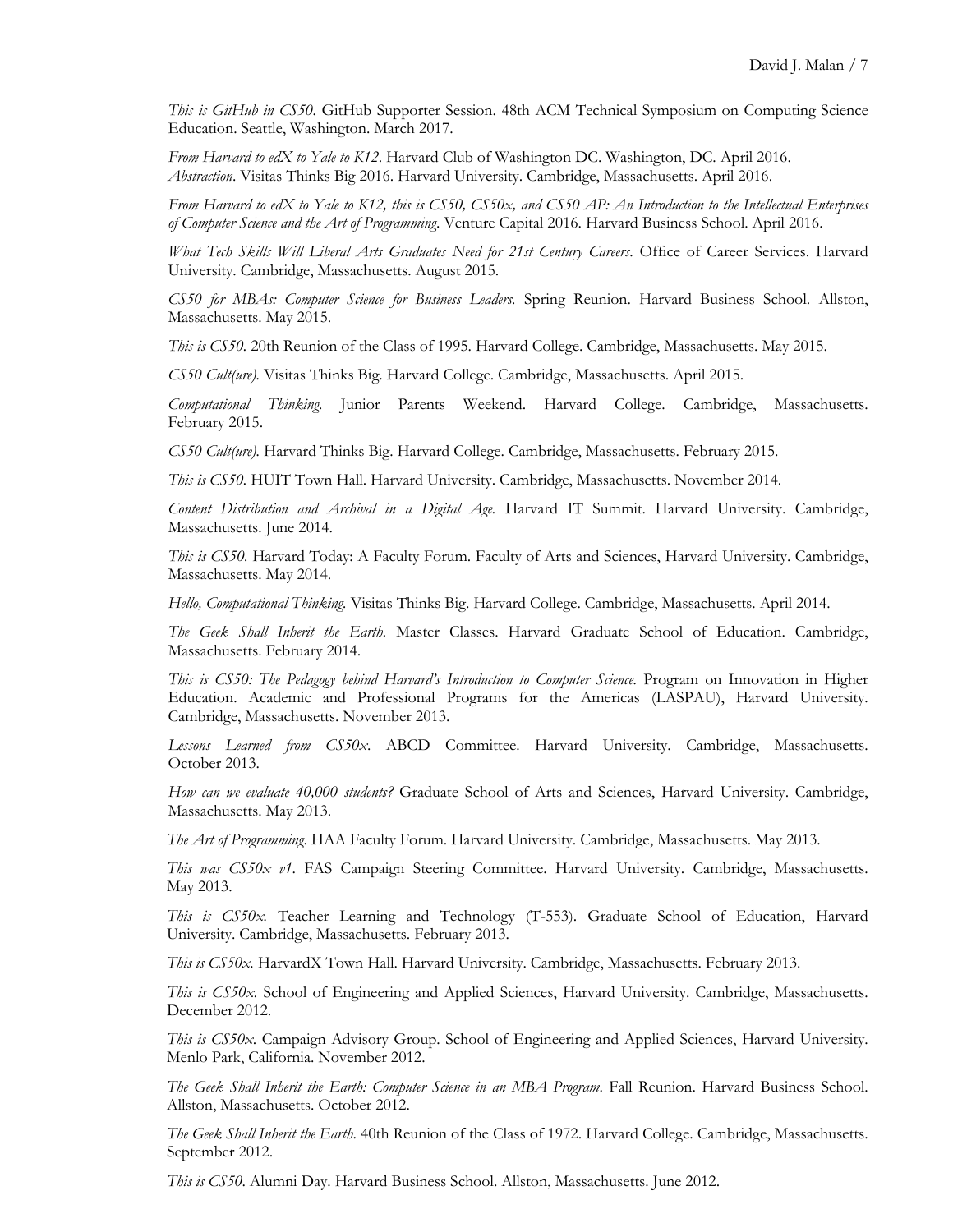*The Geek Shall Inherit the Earth*. Visitas Thinks Big. Harvard University. Cambridge, Massachusetts. April 2012.

*The Geek Shall Inherit the Earth*. Alumni Day. Graduate School of Arts and Sciences, Harvard University. Cambridge, Massachusetts. April 2012.

*Innovative Teaching in the Sciences at Harvard*. Program on Effective Teaching in Engineering. Academic and Professional Programs for the Americas (LASPAU), Harvard University. Cambridge, Massachusetts. March 2012.

*Mobile Apps Basics*. ABCD Video Multimedia Group. Harvard University. Cambridge, Massachusetts. February 2012.

*This is CS50*. HILT Symposium. Harvard University. Cambridge, Massachusetts. February 2012.

*Security*. HackHarvard Incubator. Harvard University. Cambridge, Massachusetts. January 2012.

*Usando a tecnologia efetivamente para melhorar o ensino de graduação.* Critical Issues and Strategies for Leaders of Modern Universities. Cambridge, Massachusetts. April 2011.

*Active Learning.* Conversations@FAS, Harvard University. Cambridge, Massachusetts. February 2011.

*The Geek Shall Inherit the Earth*. Harvard Thinks Big. Cambridge, Massachusetts. February 2010.

*tutorials Birds of a Feather Who'd Like to Share Software Together: Teaching Tools that Improve Efficiency and Outcomes*. 53rd ACM Technical Symposium on Computing Science Education. Providence, Rhode Island. March 2022.

> *Birds of a Feather Who'd Like to Share Software Together: Teaching Tools that Improve Efficiency and Outcomes*. 52nd ACM Technical Symposium on Computing Science Education. March 2021.

> *CS50's GitHub-Based Tools for Teaching and Learning*. 52nd ACM Technical Symposium on Computing Science Education. March 2021.

> *Interactive Programming Environments for Teachers and Students.* 50th ACM Technical Symposium on Computing Science Education. March 2021.

> *CS50's GitHub-Based Tools for Teaching and Learning*. 51st ACM Technical Symposium on Computing Science Education. Portland, Oregon. March 2020.

> *Birds of a Feather Who'd Like to Share Software Together: Teaching Tools that Improve Efficiency and Outcomes*. 51st ACM Technical Symposium on Computing Science Education. Portland, Oregon. March 2020.

> *Birds of a Feather Who'd Like to Share Software Together: Teaching Tools that Improve Efficiency and Outcomes*. 50th ACM Technical Symposium on Computing Science Education. Minneapolis, Minnesota. February 2019.

> *Interactive Programming Environments for Teachers and Students.* 50th ACM Technical Symposium on Computing Science Education. Minneapolis, Minnesota. February – March 2019.

> *Birds of a Feather Who'd Like to Share Software Together: Teaching Tools that Improve Efficiency and Outcomes*. Building Learning Communities Education Conference 2017. Boston, Massachusetts. July 2017.

> *A Web-Based IDE for Teaching with Any Language*. Dan Armendariz, David J. Malan, and Nikolai Onken. 48th ACM Technical Symposium on Computing Science Education. Seattle, Washington. March 2017.

> *A Web-Based IDE for Teaching with Any Language*. Dan Armendariz, David J. Malan, and Nikolai Onken. 47th ACM Technical Symposium on Computing Science Education. Memphis, Tennessee. March 2016.

> *Implementing a Massive Open Online Course (MOOC).* 18th Annual Conference of the Northeast Region of the Consortium for Computing Sciences in Colleges. Loudonville, New York. April 2013.

> *Moving Your Course into the Cloud*. 41st Annual ACM Technical Symposium on Computer Science Education. Milwaukee, Wisconsin. March 2010.

> *Starting with Scratch (literally) in CS 1*. 41st Annual ACM Technical Symposium on Computer Science Education. Milwaukee, Wisconsin. March 2010.

> *Replacing Real Servers with Virtual Machines Using Amazon Elastic Compute Cloud (EC2*). 23rd Large Installation System Administration Conference (LISA '09). Baltimore, Maryland. November 2009.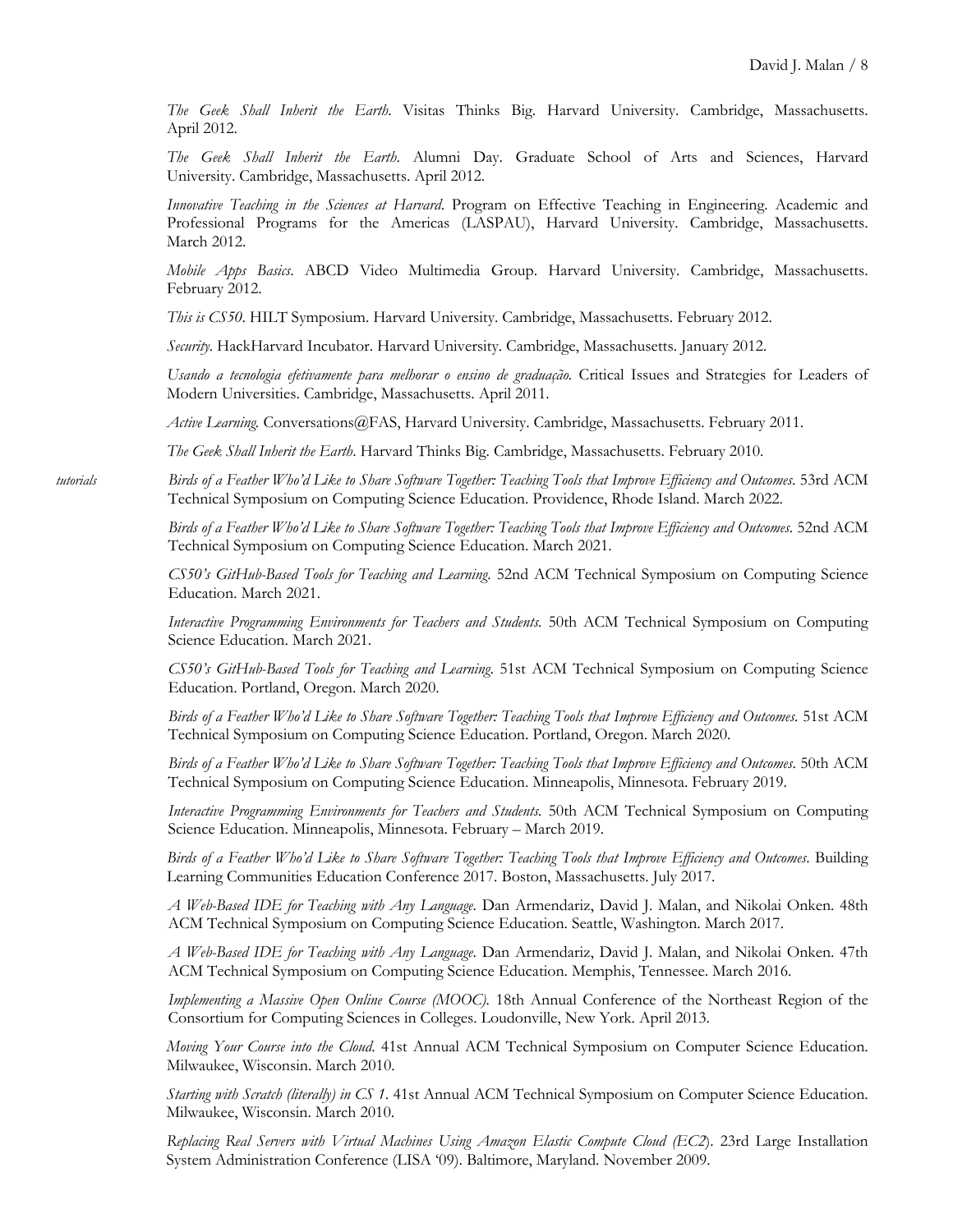*Replacing Real Servers with Virtual Machines Using Amazon Elastic Compute Cloud (EC2) and Simple Storage Service (S3).* 2009 USENIX Annual Technical Conference. San Diego, California. June 2009.

# *courses* **Computer Science 50: Introduction to Computer Science 2007 –**

### *Harvard College*

Introduction to the intellectual enterprises of computer science and the art of programming. This course teaches students how to think algorithmically and solve problems efficiently. Topics include abstraction, algorithms, data structures, encapsulation, resource management, security, software engineering, and web programming. Languages include C, Python, and SQL plus HTML, CSS, and JavaScript. Problem sets inspired by the arts, humanities, social sciences, and sciences. Course culminates in a final project. Designed for concentrators and non-concentrators alike, with or without prior programming experience. Two thirds of CS50 students have never taken CS before. Among the overarching goals of this course are to inspire students to explore unfamiliar waters, without fear of failure, create an intensive, shared experience, accessible to all students, and build community among students.

### **Computer Science 100: Software Engineering in the Arts and Humanities 2018** *Harvard College*

Introduction to applications of computer science (including web technologies, visualization, and database design) to domains in the arts and humanities. Emphasis on principles of software engineering and best practices, including code reviews, source control, and testing. Languages include JavaScript and SQL. Students work in teams to design and implement solutions to problems proposed by faculty from departments across campus. Offered jointly with Yale University.

### **Computer Science 164: Software Engineering 2012 – 2017**

### *Harvard College*

An introduction to principles of software engineering and best practices. Students work in teams on the design, implementation, and deployment of a term-long capstone project that solves a problem on campus. Structured as supervised independent study with weekly milestones and weekly meetings for design discussions and code reviews with an advisor.

### **CS50 for JDs: Computer Science for Lawyers 2019 –**

### *Harvard Law School*

This course is a variant of Harvard College's introduction to computer science, CS50, designed especially for law students. Whereas CS50 itself takes a bottom-up approach, emphasizing mastery of low-level concepts and implementation details thereof, this course takes a top-down approach, emphasizing mastery of high-level concepts and design decisions related thereto. Ultimately, it equips students with a deeper understanding of the legal implications of technological decisions made by clients. Through a mix of technical instruction and discussion, this course empowers students to be informed contributors to technology-driven conversations. In addition, it prepares students to formulate technology-informed legal arguments and opinions. Along the way, it equips students with hands-on experience with Python and SQL, languages via which they can mine data for answers themselves, as well as HTML, CSS, and JavaScript, languages with which web and, increasingly, mobile applications are built. Topics include algorithms, cloud computing, databases, networking, privacy, programming, scalability, security, and more, with a particular emphasis on understanding how the work developers do and the technological solutions they employ can impact clients. Students emerge from this course with first-hand appreciation of how it all works and all the more confident in the factors that should guide their decision-making. This course is designed for future attorneys who expect to work closely with and advise decision-makers on legal matters that impact or intersect with technology.

### **CS50 for MBAs: Computer Science for Managers, 1.5 credits 2015 –**

### *Harvard Business School*

This course is a variant of Harvard College's introduction to computer science, CS50, designed especially for MBA students. Whereas CS50 itself takes a bottom-up approach, emphasizing mastery of low-level concepts and implementation details thereof, this course takes a top-down approach, emphasizing mastery of high-level concepts and design decisions related thereto. Ultimately, this course empowers students to make technological decisions even if not technologists themselves. Topics include artificial intelligence, cloud computing, networking, privacy, scalability, security, and more, with a particular emphasis on web and mobile technologies. Students emerge from this course with first-hand appreciation of how it all works and all the more confident in the factors that should guide their decision-making. This course is designed for students who expect to be analysts, founders, product managers, and problem-solvers more generally.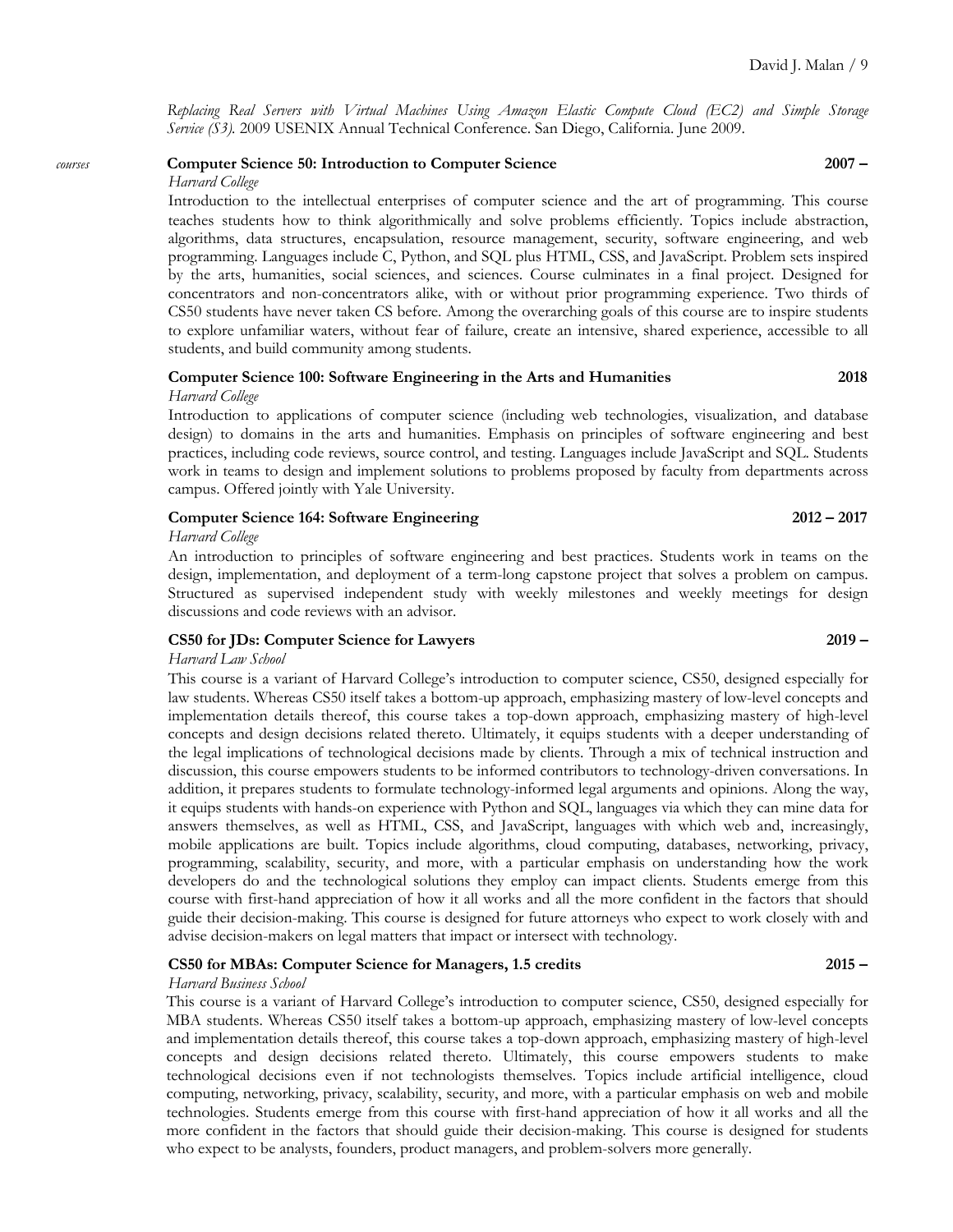### **CS50 for MBAs: Computer Science for Managers, 3.0 credits 2019 –**

### *Harvard Business School*

This course is a variant of Harvard College's introduction to computer science, CS50, designed especially for MBA students who'd like to be able to read and write code without becoming software developers themselves. Ultimately, this course empowers students to make technological decisions even if not technologists themselves. Topics include artificial intelligence, cloud computing, networking, privacy, scalability, security, and more, with a particular emphasis on web and mobile technologies. Students emerge from this course with first-hand appreciation of how it all works and all the more confident in the factors that should guide their decision-making. This course also prepares students to be conversant in today's and tomorrow's technologies and self-sufficient writing programs of modest size. The course introduces Python, a popular language for general-purpose programming, as well as SQL, a specialized language for navigating large data sets. Topics include: functions, which are instructions that perform tasks; return values, which are results that functions provide; conditionals, via which programs can decide whether or not to perform some action; loops, via which programs can take action again and again; variables, via which programs can remember information; objects and methods, via which code can be modularized; exceptions, via which errors can be handled; file I/O, via which data can be stored and loaded; libraries, via which code can be re-used; and more. This course is designed for students who expect to be analysts, founders, product managers, and problem-solvers more generally, especially if planning to work closely with technical teams.

### **Computer Science E-1a, S-1a: Understanding Technology 2017 –**

### *Harvard Extension School, Harvard Summer School*

This course is for students who don't (yet) consider themselves computer persons. Designed for students who work with technology every day but don't necessarily understand how it all works underneath the hood or how to solve problems when something goes wrong, this course fills in the gaps, empowering students to use and troubleshoot technology more effectively. Through lectures on hardware, the Internet, multimedia, security, programming, and web development as well as through readings on current events, this course equips students for today's technology and prepares them for tomorrow's as well.

### **Computer Science E-1b, S-1b: Computer Science for Business Professionals 2017 –** *Harvard Extension School, Harvard Summer School*

This course is a variant of Harvard College's introduction to computer science, CS50, designed especially for business professionals. Whereas CS50 itself takes a bottom-up approach, emphasizing mastery of low-level concepts and implementation details thereof, this course takes a top-down approach, emphasizing mastery of high-level concepts and design decisions related thereto. Ultimately this course empowers students to make technological decisions even if not technologists themselves. Topics include cloud computing, networking, privacy, scalability, security, and more, with an emphasis on web and mobile technologies. Students emerge from this course with first-hand appreciation of how it all works and all the more confident in the factors that should guide their decision-making. This course is designed for managers, product managers, founders, and decision-makers more generally.

### **Computer Science P-14315: Introduction to Programming with Python 2021 –**

### *Harvard Summer School*

A gentle introduction to programming using a language called Python. Learn how to read and write code as well as how to test and "debug" it. Designed for students with no prior programming experience who would like to bolster their comfort with computing in anticipation of further studies in computer science. Learn about functions, arguments, and return values (oh my!); variables and types; objects and methods; conditions and Boolean expressions; and loops. Plus exceptions, file I/O, and libraries. Hands-on opportunities for lots of practice. Exercises inspired by real-world programming problems.

### **Computer Science P-14300: Introduction to Web Programming 2015 – 2019**

### *Harvard Summer School*

This course introduces students to the principles and practice of web programming. The session begins with a brief introduction to HTML and CSS and quickly transitions to server-side programming with Python and client-side scripting with JavaScript. Topics include Ajax, DOM, event handling, HTTP, MVC, relational databases, and user experience. Projects include web apps with front-end user interfaces (mobile and desktop) and back-end application programming interfaces. Students must bring a laptop running the latest version of Mac OS or Windows (or any recent version of Linux).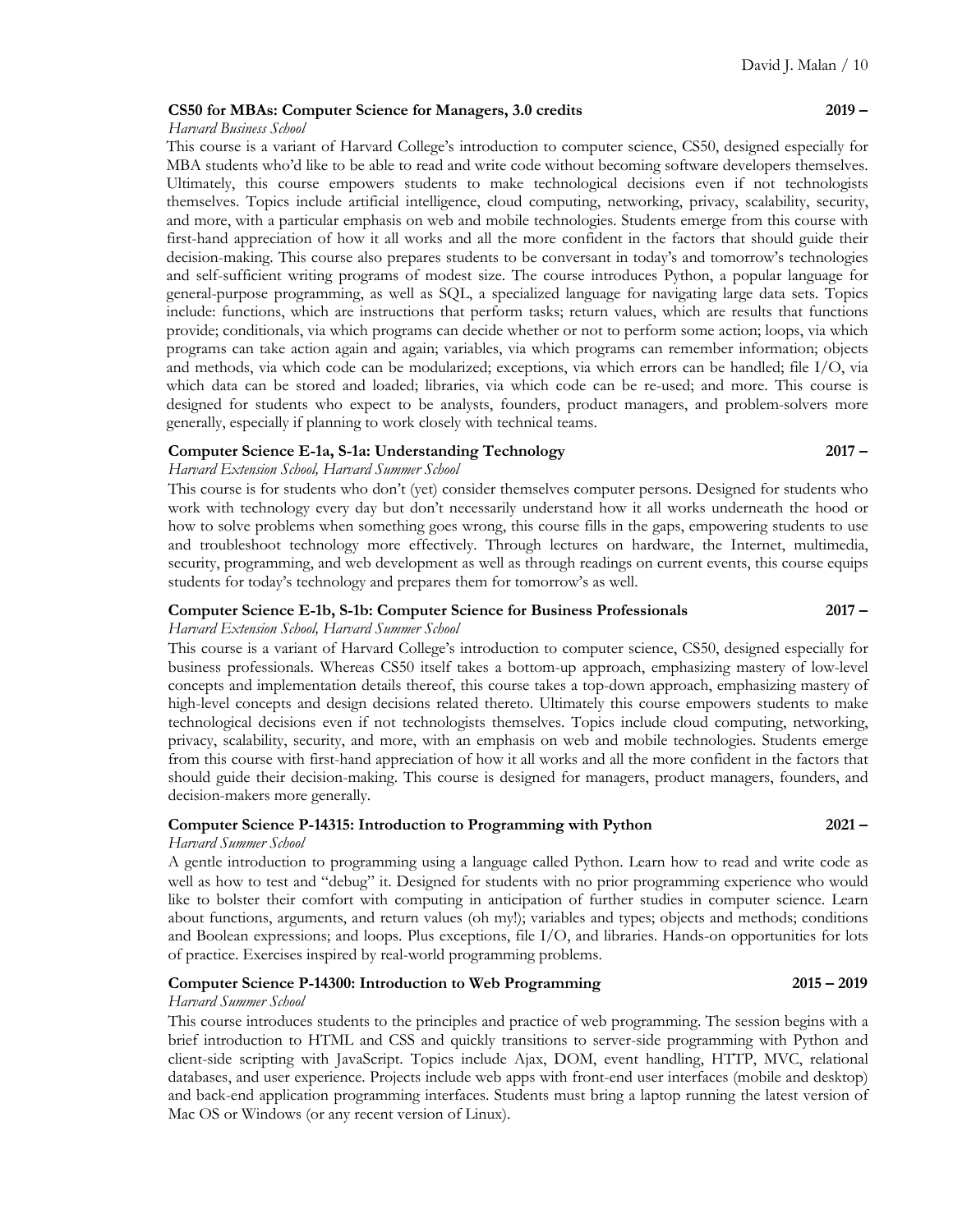### **Computer Science E-1: Understanding Computers and the Internet 1999 – 2011**

### *Harvard Extension School*

This course is all about understanding: understanding what's going on inside your computer when you flip on the switch, why tech support has you constantly rebooting your computer, how everything you do on the Internet can be watched by others, and how your computer can become infected with a worm just by being turned on. Designed for students who use computers and the Internet every day but don't fully understand how it all works, this course fills in the gaps. Through lectures on hardware, software, the Internet, multimedia, security, privacy, website development, programming, and more, this course "takes the hood off" of computers and the Internet so that students understand how it all works and why. Through discussions of current events, students are exposed also to the latest technologies.

### **Computer Science E-23a: Introduction to Game Development 2018 –**

### *Harvard Extension School*

This course picks up where Harvard College's CS50 leaves off, focusing on the development of 2D and 3D interactive games. Students explore the design of such childhood games as Super Mario Bros., Legend of Zelda, and Portal in a quest to understand how video games themselves are implemented. Via lectures and hands-on projects, the course explores principles of 2D and 3D graphics, animation, sound, and collision detection using frameworks like Unity and LÖVE 2D, as well as languages like Lua and C#. By class's end, students will have programmed several of their own games and gained a thorough understanding of the basics of game design and development.

### **Computer Science E-33a: Web Programming with Python and JavaScript 2018 –**

### *Harvard Extension School*

This course picks up where Harvard College's CS50 leaves off, diving more deeply into the design and implementation of web apps with Python, JavaScript, and SQL using frameworks like Flask, Django, and Bootstrap. Topics include database design, scalability, security, and user experience. Through hands-on projects, students learn to write and use APIs, create interactive UIs, and leverage cloud services like GitHub and Heroku. By semester's end, students emerge with knowledge and experience in principles, languages, and tools that empower them to design and deploy applications on the Internet.

### **Computer Science E-39b: Mobile App Development with React Native 2018**

### *Harvard Extension School*

This course picks up where Harvard College's CS50 leaves off, transitioning from web development to mobile app development with React Native, a popular open-source framework maintained by Facebook that enables cross-platform native apps using JavaScript without Java or Swift. The course introduces students to modern JavaScript (including ES6 and ES7) as well as to JSX, a JavaScript extension. Through hands-on projects, students gain experience with React and its paradigms, app architecture, and user interfaces. The course culminates in a final project for which students implement an app entirely of their own design.

# **Computer Science E-80: Introduction to Artificial Intelligence with Python 2020 –**

### *Harvard Extension School*

This course explores the concepts and algorithms at the foundation of modern artificial intelligence, diving into the ideas that give rise to technologies like game-playing engines, handwriting recognition, and machine translation. Through hands-on projects, students gain exposure to the theory behind graph search algorithms, classification, optimization, reinforcement learning, and other topics in artificial intelligence and machine learning as they incorporate them into their own Python programs. By course's end, students emerge with experience in libraries for machine learning as well as knowledge of artificial intelligence principles that enable them to design intelligent systems of their own.

### **Computer Science E-75: Building Dynamic Websites 2008 – 2012**

### *Harvard Extension School*

Today's websites are increasingly dynamic. Pages are no longer static HTML files but instead generated by scripts and database calls. User interfaces are more seamless, with technologies like Ajax replacing traditional page reloads. This course teaches students how to build dynamic websites with Ajax and with Linux, Apache, MySQL, and PHP (LAMP), one of today's most popular frameworks. Students learn how to set up domain names with DNS, how to structure pages with XHTML and CSS, how to program in JavaScript and PHP, how to configure Apache and MySQL, how to design and query databases with SQL, how to use Ajax with both XML and JSON, and how to build mashups. The course explores issues of security, scalability, and cross-browser support and also discusses enterprise-level deployments of websites, including third-party hosting, virtualization, colocation in data centers, firewalling, and load-balancing.